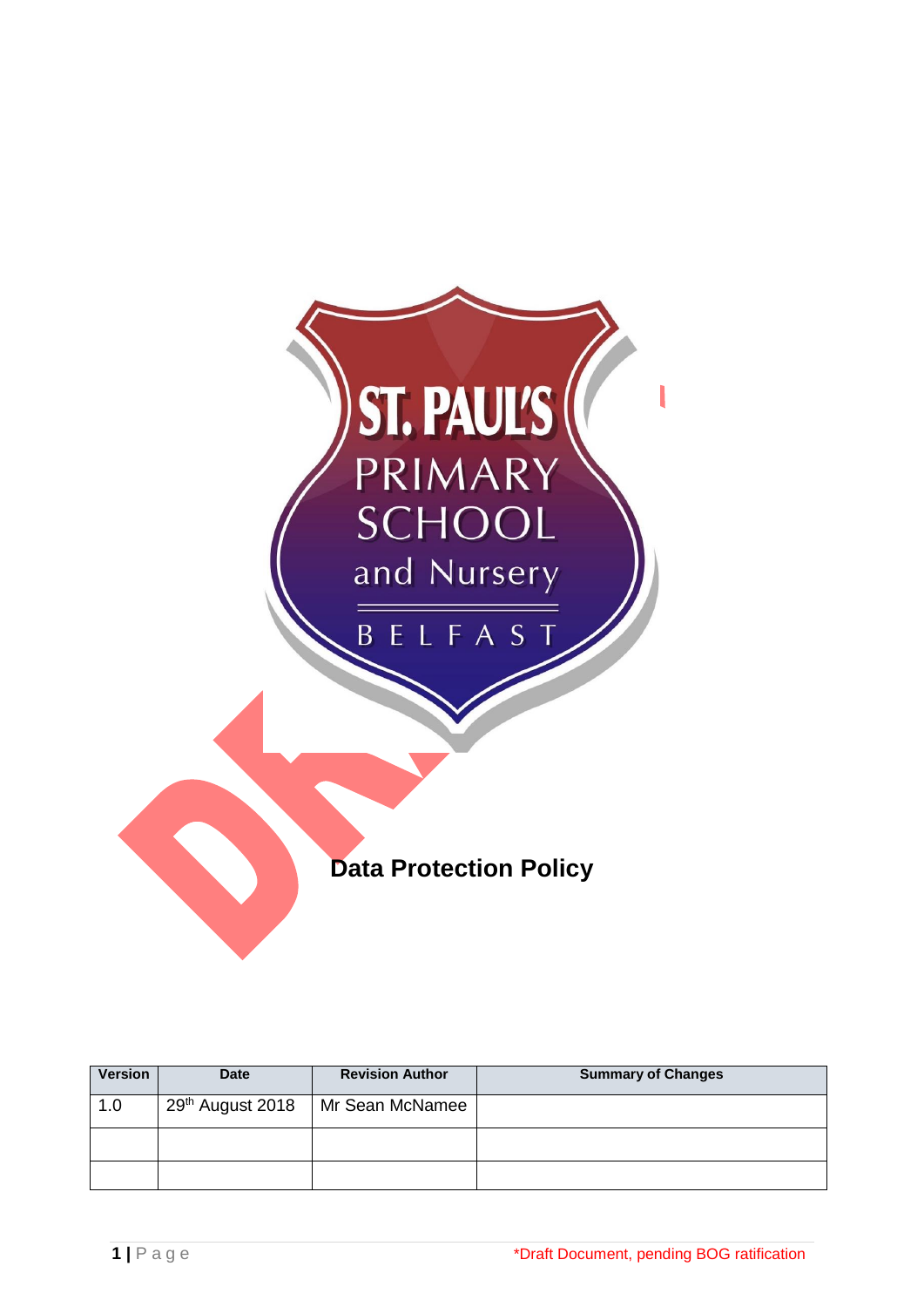## **EXECUTIVE STATEMENT**

At Saint Paul's Primary and Nursery School (the "School")*,* we believe privacy is important. We are committed to complying with our data protection obligations and to being concise, clear and transparent about how we obtain and use Personal Information and how (and when) we delete that information once it is no longer required.

We will review and update this data protection policy (the "Policy") regularly in accordance with our data protection obligations.

Any queries in relation to this Policy or any of the matters referred to in it should be submitted to the Principal: [info@stpaulsmica.belfast.ni.sch.uk,](mailto:smcnamee381@stpaulsmica.belfast.ni.sch.uk) (028) 90 328 968 or via post/arranged appointment: 34-35 Mica Drive, Belfast, Co. Antrim, BT12 7NN.

The following policies, procedures and documents are also relevant to this Policy:

- Data Breach Management Procedure
- Subject Access Request Procedure
- Department of Education Document Disposal Schedule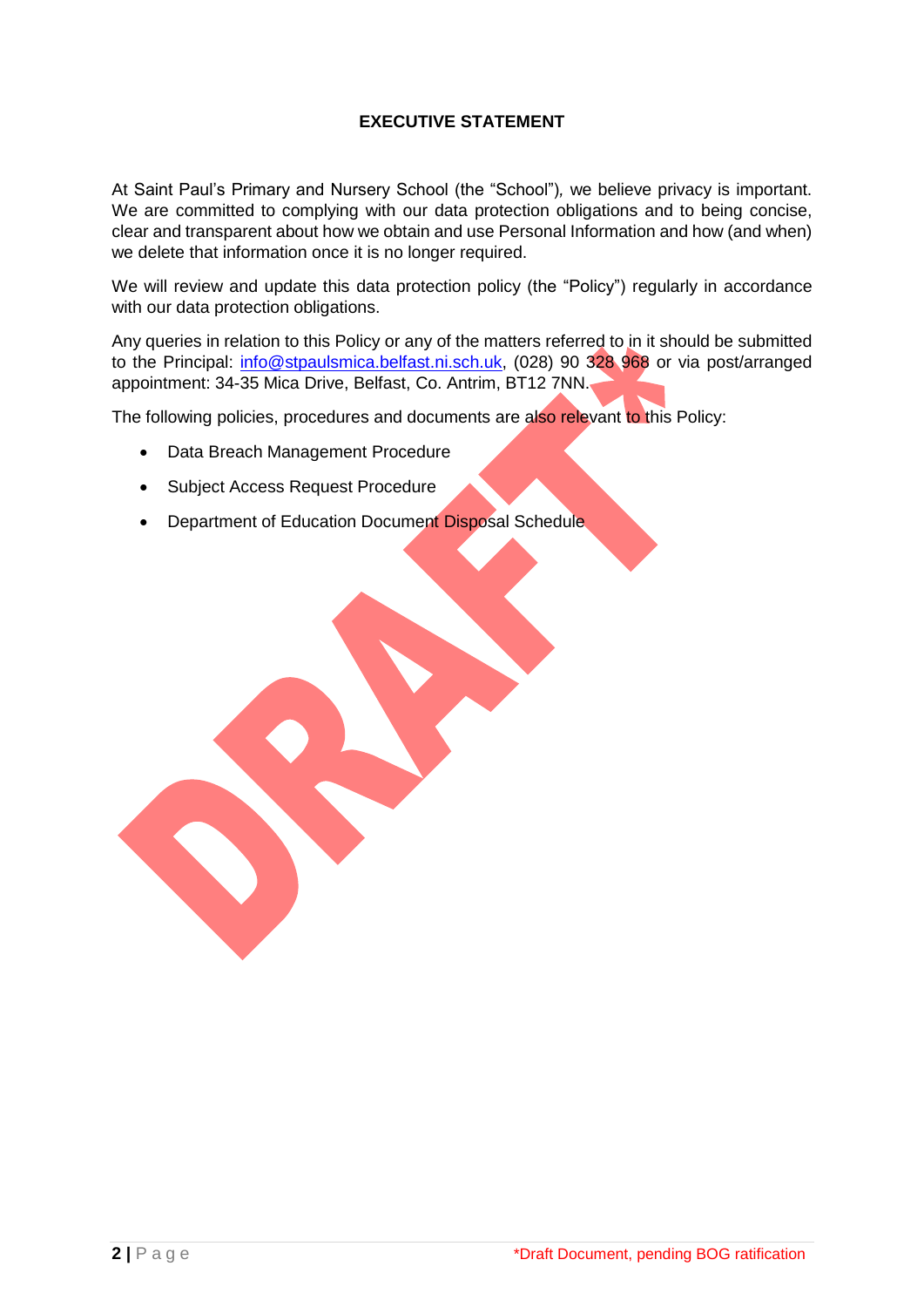## **DATA PROTECTION POLICY**

### **1. Scope**

- 1.1. The School is subject to the General Data Protection Regulation (GDPR) which imposes obligations on the School as a data controller in relation to the protection, use, retention and disposal of Personal Information. This Policy sets out the procedures that are to be followed when dealing with Personal Information and applies to all Personal Information processed by or on behalf of Saint Paul's Primary and Nursery School.
- 1.2. You must read this Policy because it gives important information about:
	- 1.2.1. the data protection principles with which Saint Paul's Primary and Nursery School must comply;
	- 1.2.2. what is meant by Personal Information and Special Category Data;
	- 1.2.3. how we gather, use and (ultimately) delete Personal Information and Special Category Data in accordance with the data protection principles;
	- 1.2.4. where more detailed Privacy Information can be found, e.g. about the Personal Information we gather and use about you, how it is used, stored and transferred, for what purposes, the steps taken to keep that information secure and for how long it is kept;
	- 1.2.5. your rights and obligations in relation to data protection; and
	- 1.2.6. the consequences of our failure to comply with this Policy.
	- 1.3. Please refer to the School's privacy notices [\(http://www.stpaulsmica.com/about](http://www.stpaulsmica.com/about-us/gdpr/)[us/gdpr/\)](http://www.stpaulsmica.com/about-us/gdpr/) of from the School Office and, where appropriate, to other relevant policies including in relation to Data Breach Management Procedure, Subject Access Request Procedure and Department of Education Document Disposal Schedule which contain further information regarding the protection of Personal Information in those contexts.

# **2. Data Protection Principles**

- 2.1. GDPR sets out the following principles with which any party handling Personal Information must comply. All Personal Information must be:
	- 2.1.1. processed lawfully, fairy and in a transparent manner;
	- 2.1.2. collected for specified, explicit and legitimate purposes only, and will not be further processed in a manner that is incompatible with those purposes; further processing for archiving purposes in the public interest, scientific or historical research purposes or statistical purposes shall not be considered to be incompatible with the initial purposes;
	- 2.1.3. adequate, relevant and limited to what is necessary in relation to the purposes for which it is processed;
	- 2.1.4. accurate and, where necessary, kept up to date and take reasonable steps to ensure that inaccurate Personal Information are deleted or corrected without delay;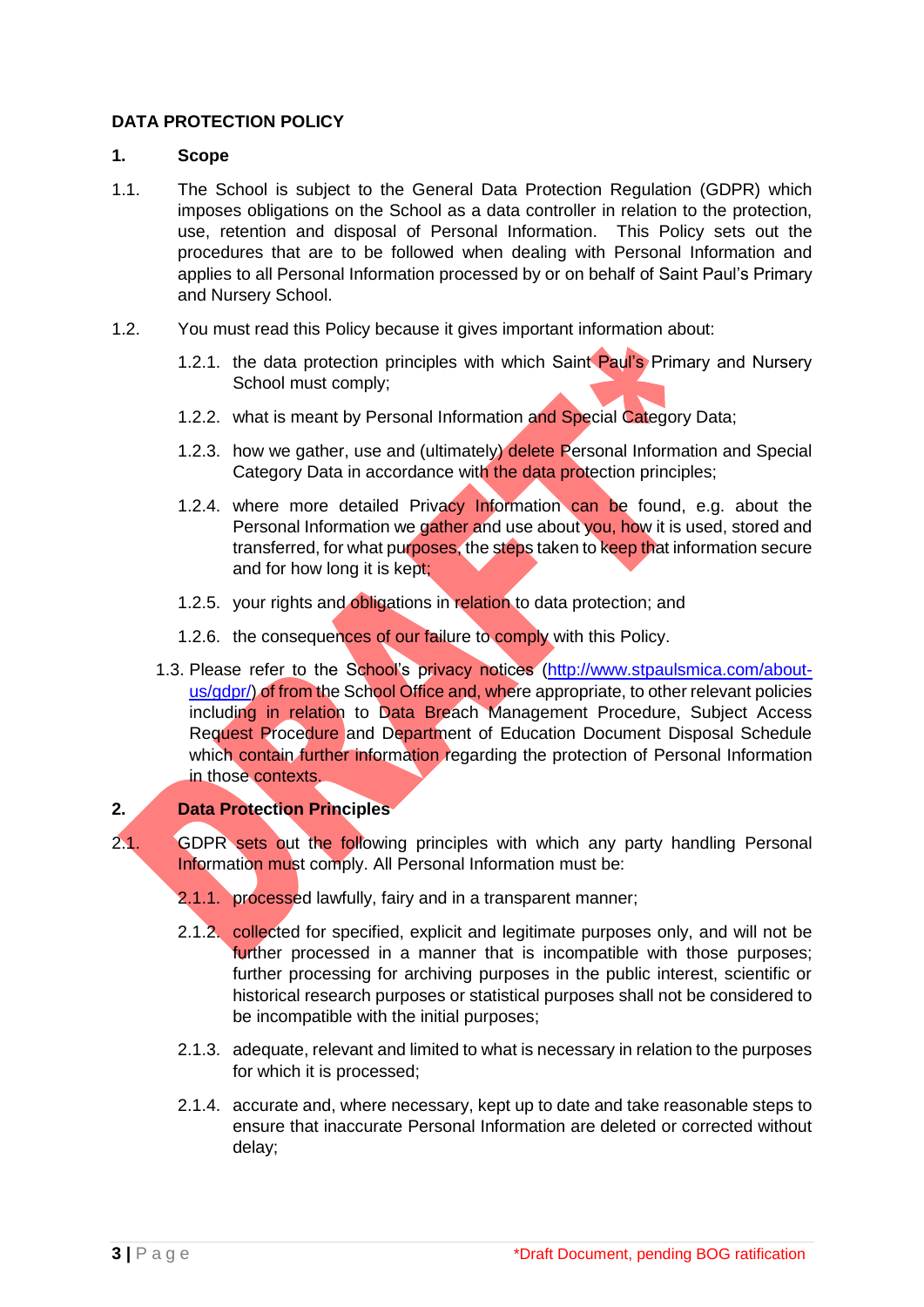- 2.1.5. kept in a form which permits identification of individuals for no longer than is necessary for the purposes for which the information is processed; Personal Information may be stored for longer periods insofar as the data will be processed solely for archiving purposes in the public interest, scientific or historical research purposes subject to implementation of the appropriate technical and organisational measures required by GDPR in order to safeguard the rights and freedoms of the individual; and
- 2.1.6. processed in a manner than ensures appropriate security of the Personal Information, including protection against unauthorised or unlawful processing and against accidental loss, destruction or damage, using appropriate technical or organisational measures.

## **3. Lawful, Fair and Transparent Processing**

- 3.1. The School will, before any processing of Personal Information starts for the first time, and then regularly while it continues:
	- 3.1.1. process the Personal Information on at least one of the following bases:

## 3.1.1.1. **Consent:**

- the individual has given their express agreement to the processing of their Personal Information for one or more specific purposes;
	- parental consent will be obtained for any child aged under 13 years old or for children aged over 13 who are not considered capable of giving consent themselves.

# 3.1.1.2. **Contractual**:

the processing is necessary for the performance of a contract to which the individual is party or in order to take steps at the request of the individual prior to entering into a contract;

#### 3.1.1.3. **Legal Obligation**:

the processing is necessary for compliance with a legal obligation to which the School is subject;

#### 3.1.1.4. **Vital Interests**:

the processing is necessary for the protection of the vital interests of the individual or another natural person; or

#### 3.1.1.5. **Public Interest**:

• the processing is necessary for the performance of a task carried out in the public interest or exercise of official authority; or

## 3.1.1.6. **Legitimate Interests**: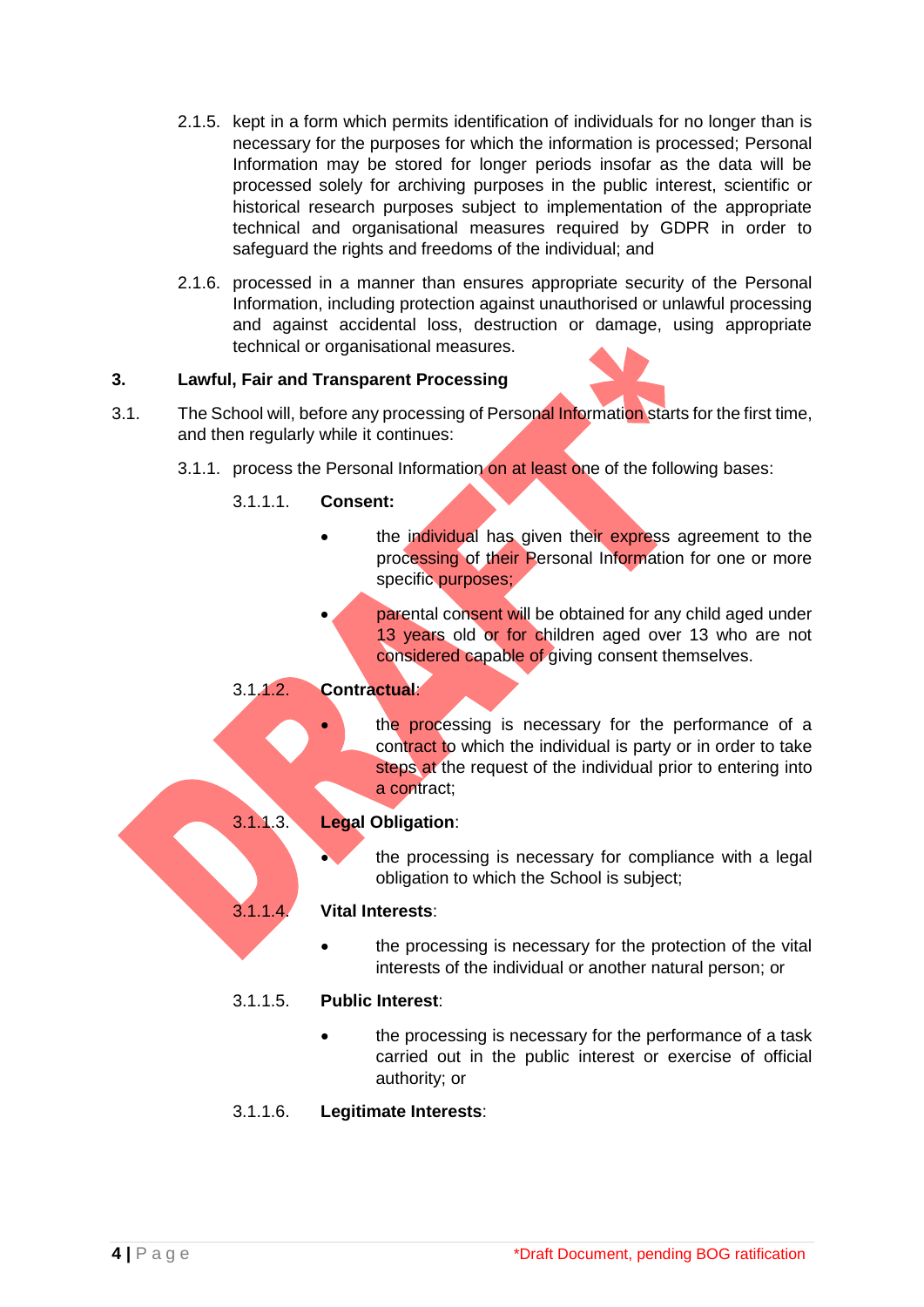- the processing is necessary for the purposes of legitimate interests of the School or a third party, except where those interests are overridden by the interests of fundamental rights and freedoms of the individual, in particular where the individual is a child.
- 3.1.2. except where the processing is based on consent, satisfy ourselves that the processing is necessary for the purpose of the relevant lawful basis (i.e. that there is no other reasonable way to achieve that purpose);
- 3.1.3. document our decision as to which lawful basis applies to help demonstrate our compliance with the data protection principles;
- 3.1.4. include information about both the purposes of the processing and the lawful basis for it in our relevant privacy notices [\(http://www.stpaulsmica.com/about](http://www.stpaulsmica.com/about-us/gdpr/)us/adpr/):
- 3.1.5. where Special Category Data is processed, identify a lawful special condition for processing that information and document it; and
- 3.1.6. where criminal offence information is processed, identify a lawful condition for processing that information and document it.

# **4. Rights of the Individual**

4.1. The GDPR states that individuals have the following rights in respect of the processing of their Personal Information:

## 4.1.1. **The right to be informed**:

4.1.1.1. The School will keep individuals informed of its processing **activities** through its privacy notices [\(http://www.stpaulsmica.com/about-us/gdpr/\)](http://www.stpaulsmica.com/about-us/gdpr/).

# 4.1.2. **The right of access**:

- 4.1.2.1. An individual may make a subject access request ("**SAR**") at any time to find out more about the Personal Information which the School holds on them. All SARs must be forwarded to the Principal: [info@stpaulsmica.belfast.ni.sch.uk,](mailto:smcnamee381@stpaulsmica.belfast.ni.sch.uk) (028) 90 328 968 or via post/arranged appointment: 34-35 Mica Drive, Belfast, Co. Antrim, BT12 7NN.
	- 4.1.2.2. The School is required to respond to a SAR within one month of receipt but this can be extended by up to two months in the case of complex and/or numerous requests and, in such cases, the individual will be informed of the need for such extension. The School does not charge a fee for the handling of a straightforward SAR.

# 4.1.3. **The right to rectification**:

4.1.3.1. If an individual informs the School that Personal Information held by the School is inaccurate or incomplete, the individual can request that it is rectified.

# 4.1.4. **The right to erasure**: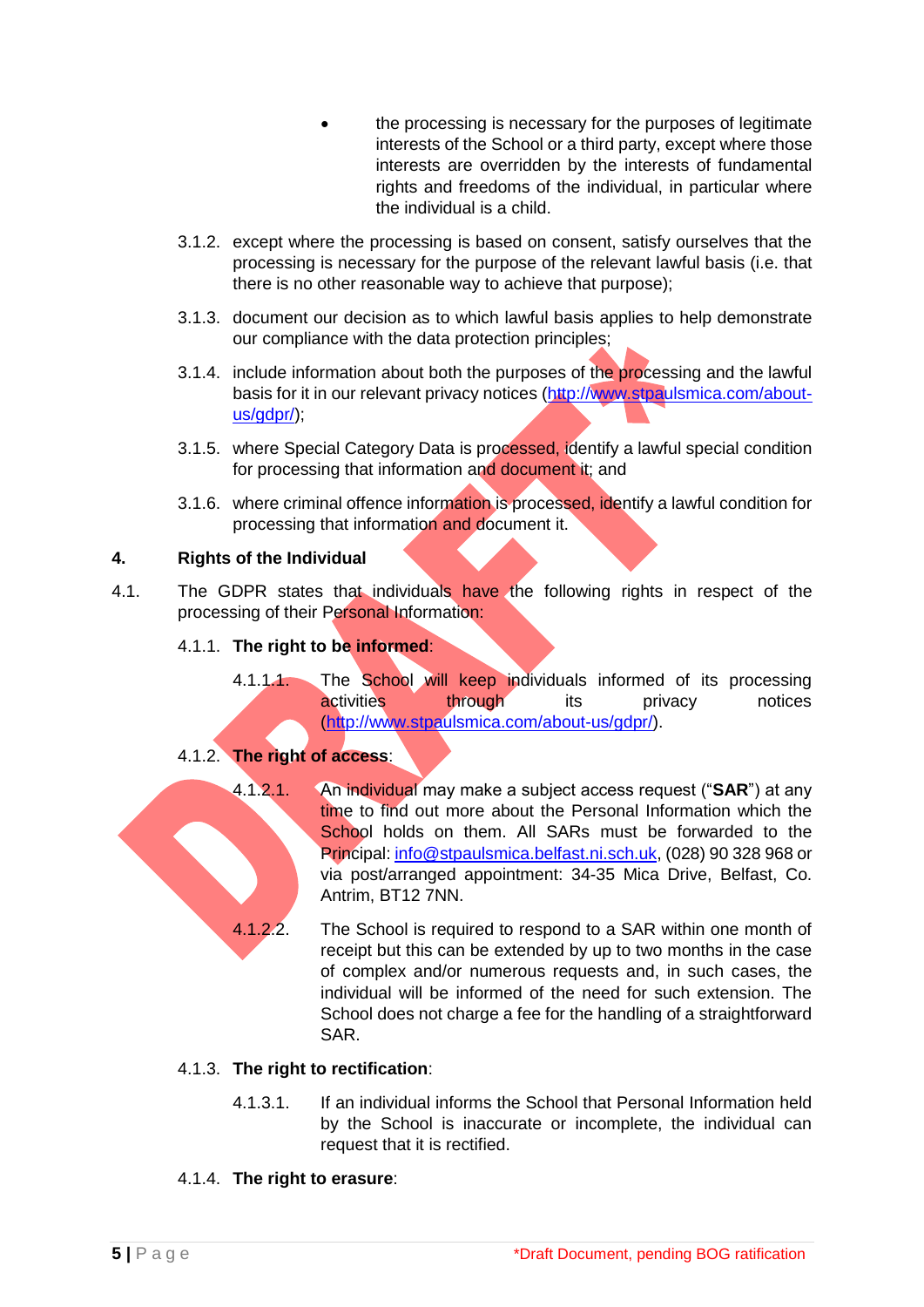- 4.1.4.1. An individual is entitled to request that the School ceases to hold Personal Information it holds about them.
- 4.1.4.2. The School is required to comply with a request for erasure unless the School has reasonable grounds to refuse.

### 4.1.5. **The right to restrict processing**:

4.1.5.1. An individual is entitled to request that the School stops processing the Personal Information it holds about them in certain circumstances.

## 4.1.6. **The right to data portability:**

4.1.6.1. An individual has the right to receive a copy of their Personal Information and use it for other purposes.

## 4.1.7. **The right to object:**

4.1.7.1. An individual is entitled to object to the School's processing of their Personal Information.

## 4.1.8. **Rights in relation to automated decision making and profiling:**

- 4.1.8.1. An individual has the right to challenge any decision that is made about them on an automated basis (subject to certain exceptions).
- 4.1.8.2. The School is also required to comply with certain conditions if it uses Personal Information for profiling purposes.

### **5. Data Protection Officer**

- 5.1. A Data Protection Officer (DPO) is appointed who will monitor adherence to this policy.
- 5.2. The DPO is required to have an appropriate level of knowledge.

## **6. Privacy by Design**

- 6.1. The School has adopted the principle of privacy by design and will ensure that the definition and planning of all new or significantly changed systems that collect or process Personal Information will be subject to due consideration of privacy issues, including the completion of one or more data protection impact assessments.
- 6.2. The data protection impact assessment will include:
	- 6.2.1. Consideration of how Personal Information will be processed and for what purposes;
	- 6.2.2. Assessment of whether the proposed processing of Personal Information is both necessary and proportionate to the purpose(s);
	- 6.2.3. Assessment of the risks to individuals in processing the Personal Information;
- 6.3. What controls are necessary to address the identified risks and demonstrate compliance with legislation.
- 6.4. A data protection impact assessment is conducted by the Principal: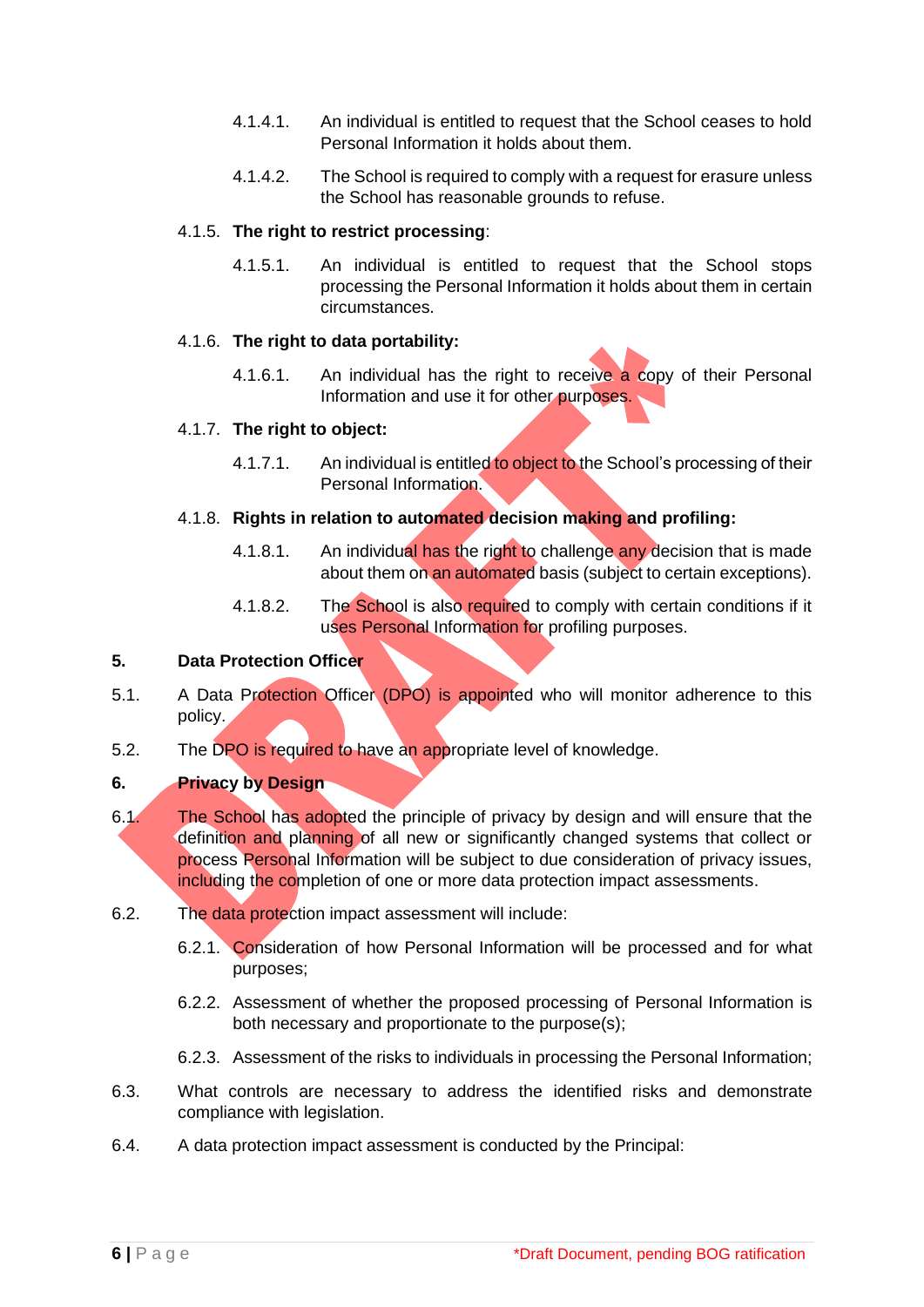- 6.4.1. On every business process periodically, at least once a year and more frequently where the amount and/or sensitivity of Personal Information processed, dictates so;
- 6.4.2. As part of the project calendar admission requirements checklist;
- 6.4.3. At every high-impact change, and/or at the request of the Data Protection Officer.

## **7. Data Retention & Disposal**

- 7.1. The longer that Personal Information is retained, the higher the likelihood is accidental disclosure, loss, theft and/or information growing stale.
- 7.2. Any Personal Information kept by the School is managed in accordance with the Department of Education Disposal of Records Schedule ([https://www.education](https://www.education-ni.gov.uk/publications/disposal-records-schedule)[ni.gov.uk/publications/disposal-records-schedule\)](https://www.education-ni.gov.uk/publications/disposal-records-schedule).

## **8. Data Breach**

- 8.1. A data breach is any (potential) unintended loss of control over or loss of Personal Information within the School's environment. Preventing a data breach is the responsibility of all the School staff and its workforce.
- 8.2. Please refer to the School's Data Breach Management Procedure.

## **9. Third-Party Services and Subcontracting**

- 9.1. The School may decide to contract with a third party for the collection, storage or processing of data, including Personal Information.
- 9.2. If the School decides to appoint a third party for the processing of Personal Information, this must be regulated in a written agreement in which the rights and duties of the School and of the subcontractor are specified. A subcontractor shall be selected that will guarantee the technological and organisational security measures required in this Policy, and provide sufficient guarantees with respect to the protection of the personal rights and the exercise of those rights.
- 9.3. The subcontractor is contractually obligated to process Personal Information only within the scope of the contract and the directions issued by the School.

## **10. Complaints**

- 10.1. Complaints will be dealt with in line with the School's complaints policy [\(http://www.stpaulsmica.com/about-us/policies/\)](http://www.stpaulsmica.com/about-us/policies/).
- 10.2. You have the right to make a complaint at any time to the Information Commissioner's Office (ICO), the UK supervisory authority for data protection issues. The ICO's details are as follows:

## **The Information Commissioner's Office – Northern Ireland**